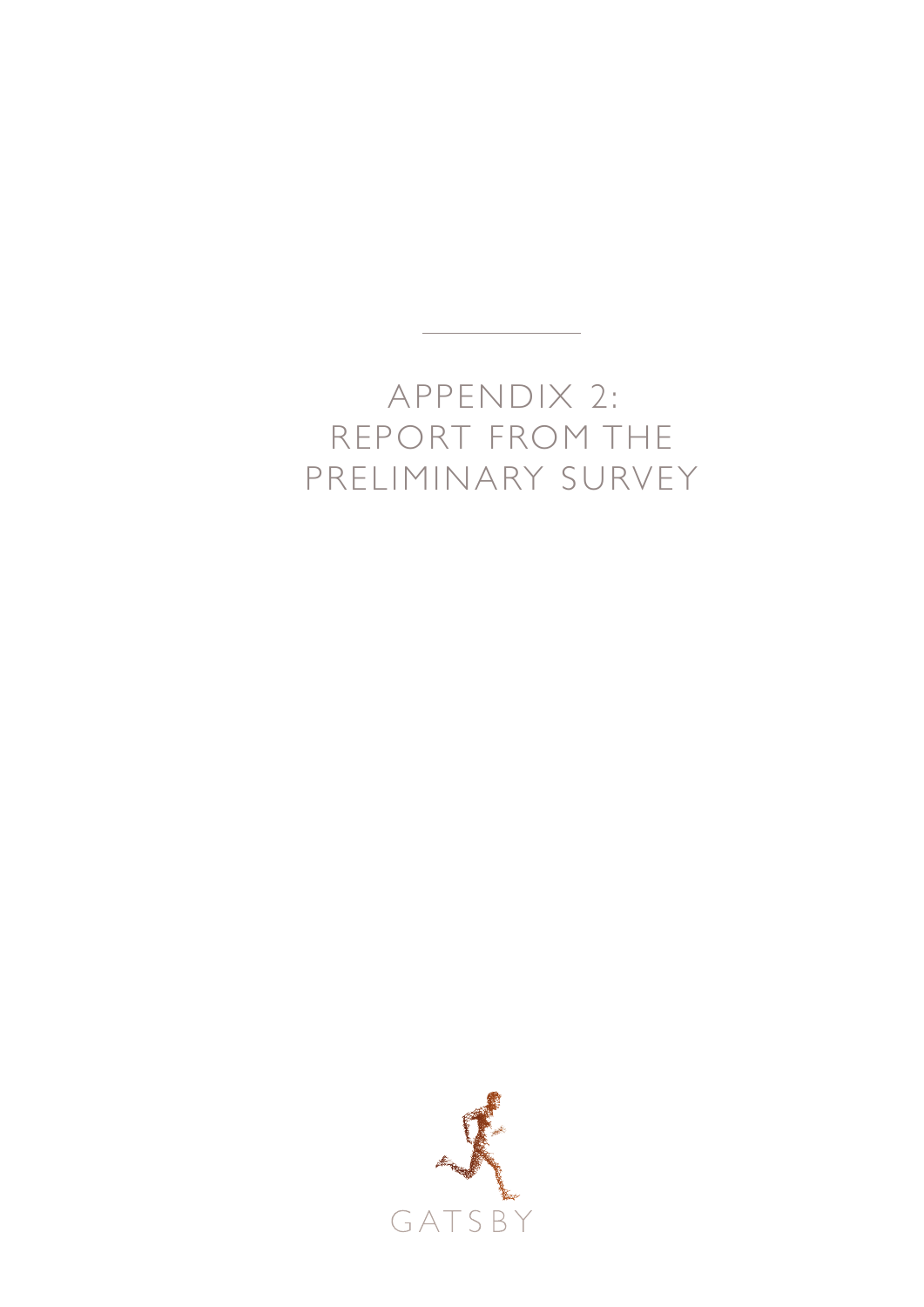## PURPOSES OF PRACTICAL SCIENCE

If you want to know what 'good' practical science looks like, you need to know the reason for doing it – so we needed to find out why people do practical science in the first place. We realised that the *intended* purposes of practical (as conveyed by official curriculum documents) might not be the same as the *actual* purposes in teachers' minds. We also appreciated that assessment will have a powerful effect on what actually happens in practical science.

## WHAT WE DID

We identified 11 countries where science education was known to be effective, as judged, for example, by the Programme for International Student Assessment (PISA). Rather than simply going for the top 11 PISA countries, we chose countries where we knew by repute that there were interesting things to see in practical science. The countries are:

- Australia (Victoria)
- Canada (Ontario)
- Finland
- France
- Germany
- Japan
- Netherlands
- New Zealand
- Singapore
- Switzerland
- USA (Massachusetts)

We used the questionnaire in the Annex. In addition to asking about the purposes of practical science, we used this opportunity to find out about strengths and weaknesses in each country and how each country assesses practical science, if at all. This supplementary information helped us to choose the countries for our later visits.

Our approach was to identify a single expert witness in each country. Ideally, these expert witnesses were both knowledgeable about science education in their country, and independent enough to give an objective view. Typically, they were university academics specialising in science education. We recognise the limitations of this essentially subjective approach, but the alternatives, for example to carry out a structured survey of teachers, would have been prohibitively time-consuming and expensive.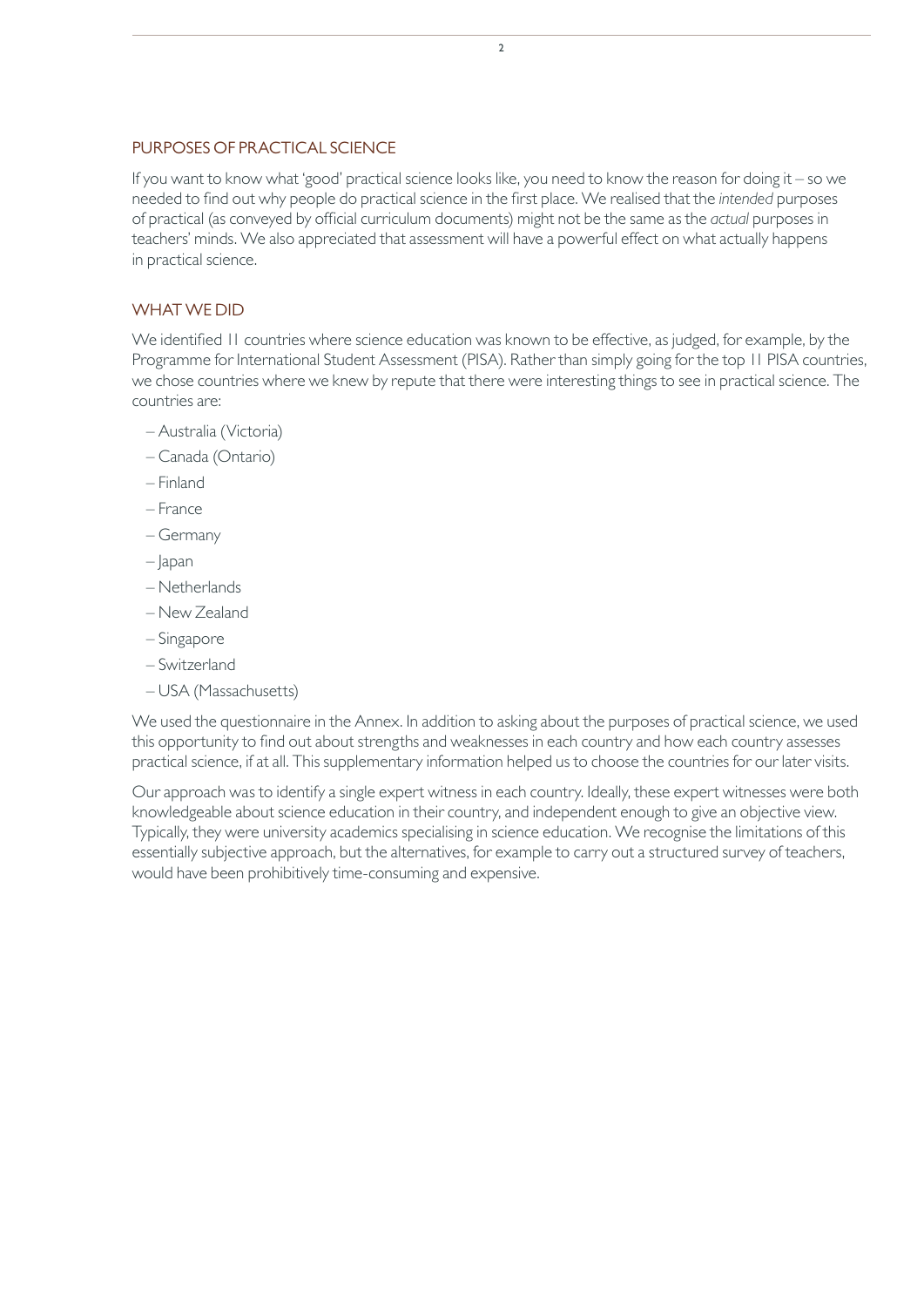The names and roles of the expert witnesses in the table below.

| <b>Expert witnesses</b> |                                                                                                                                                     |  |  |
|-------------------------|-----------------------------------------------------------------------------------------------------------------------------------------------------|--|--|
| Australia (Victoria)    | Graeme Oliver, LaTrobe University, Melbourne                                                                                                        |  |  |
| Canada (Ontario)        | Nandanee Sawh, Program Coordinator for STEM, Science and Technology, Toronto District<br>School Board                                               |  |  |
| Finland                 | Jari Lavonen, Professor of Physics and Chemistry Education, University of Helsinki                                                                  |  |  |
| France                  | Elena Pasquinelli, La Main à la Pâte                                                                                                                |  |  |
| Germany                 | Knut Neumann, Professor and Director of the Department of Physics Education, Leibniz-<br>Institute for Science and Mathematics Education (IPN) Kiel |  |  |
| Japan                   | Yasushi Ogura, Associate Professor (science teacher training), Saitama University                                                                   |  |  |
| <b>Netherlands</b>      | Harrie Eijkelhof, Emeritus Professor of Physics Education Utrecht University                                                                        |  |  |
| New Zealand             | Azra Moeed, Senior Lecturer & Curriculum Leader Science Education, Victoria University of<br>Wellington                                             |  |  |
| Singapore               | Ramanathan Subramanian, Associate Professor, National Institute of Education, Nanyang<br><b>Technological University</b>                            |  |  |
| Switzerland             | Peter Labudde, Professor and Head, Centre for Science and Technology Education, University<br>of Applied Sciences and Arts Northwestern Switzerland |  |  |
| USA (Massachusetts)     | Hannah Sevian, Associate Professor of Chemistry, University of Massachusetts, Boston                                                                |  |  |

Each expert witness was asked to complete the questionnaire, consulting as appropriate to supplement their own expertise. Most commonly, the witnesses consulted official curriculum documents, research literature, colleagues and teachers.

## THE DEFINITION OF PRACTICAL SCIENCE

For the purposes of this questionnaire, we gave the working definition of 'practical science' in Box 1.

## Box 1.

## Our definition of practical science

'Practical science' describes a wide variety of activities in which students manipulate and observe real objects and materials to increase their knowledge and understanding of the natural world. It includes student experiments in laboratories and field studies, but it excludes practical demonstrations by teachers, and it excludes visits to places of scientific interest where no fieldwork or hands-on activity takes place. 'Science' includes physics, chemistry, biology, earth science and astronomy, but excludes engineering, design and technology, computer science and geography.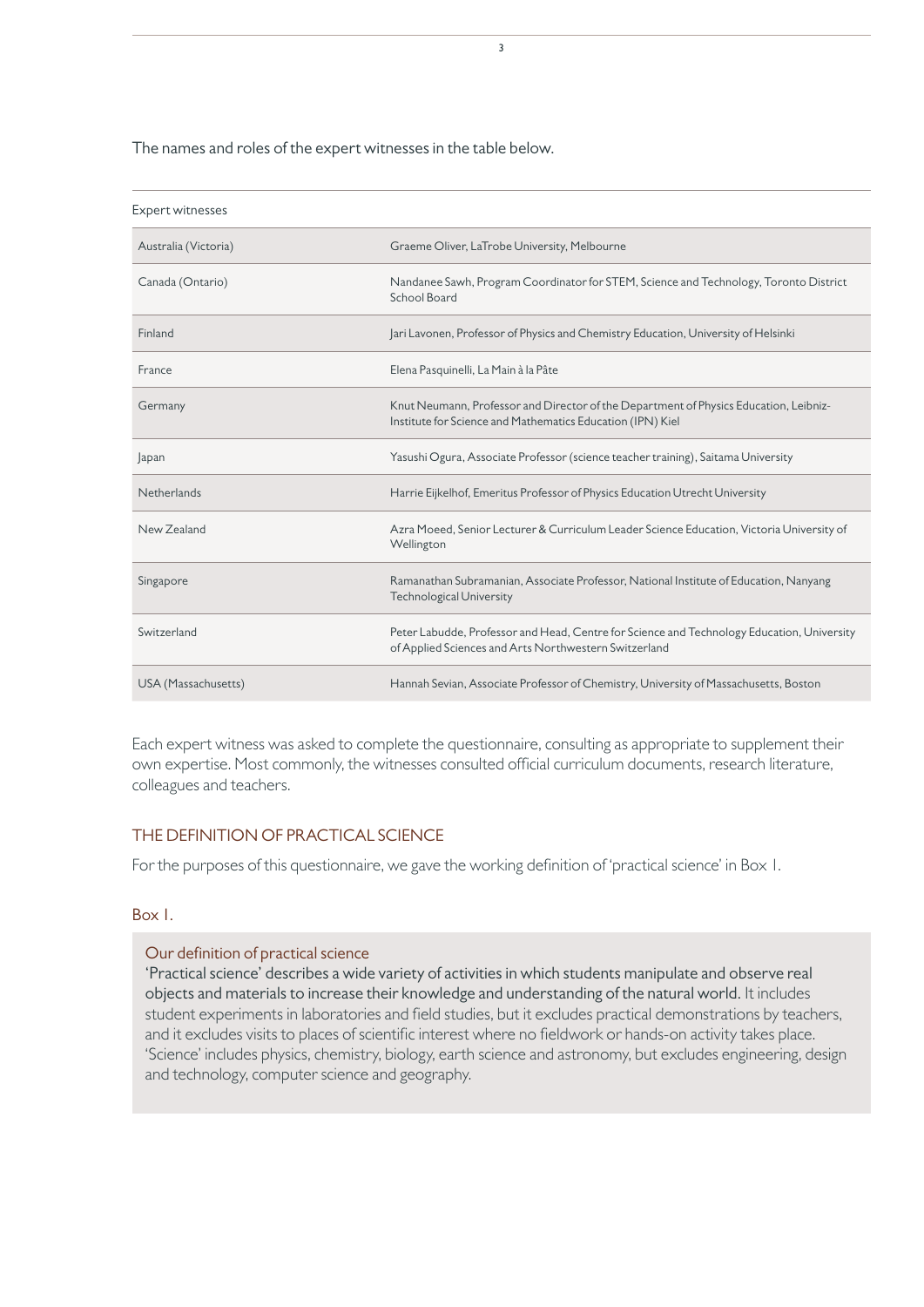This definition was accepted by most witnesses, though it was suggested that it should include technology and engineering (USA), manipulation of secondary data (Canada), demonstrations (Singapore) and virtual experiences (Australia). We decided for the purposes of this preliminary survey to leave the definition unchanged, though we modified it slightly for the final report.

4

## The purposes of practical science

From experience, and from a study of the literature, we developed the initial list of purposes of practical science given below.

- A. To teach the principles of scientific inquiry.
- B. To improve understanding of theory through practical experience.
- C. To teach specific practical skills, such as measurement and observation, that may be useful in future study or employment.
- D. To motivate and engage students.

We asked witnesses to rate the importance of each purpose in their country. They did this twice: first for the *intended* purposes of practical science (as defined by curriculum documents) and second for the *actual* purposes as interpreted by real teachers in real schools. Our experience from the UK suggested the two might not be the same.

Here is a summary of what the witnesses told us.

1. This is a universal list of purposes but it needs extending. Although there were variations, witnesses agreed that all the purposes were important. Other purposes were proposed, in particular the development of attributes that are not directly related to science (USA, Finland, France, Switzerland, Australia). This includes 'higher level' skills and attributes such as communication, teamwork and perseverance. This purpose was also confirmed by the Rapid Evidence Assessment in Appendix 1, which can be found at www.gatsby.org.uk/GoodPracticalScience

As a result, we extended the list of purposes to the agreed list in Box 2.

## Box 2.

## The purposes of practical science

- A. To teach the principles of scientific inquiry.
- B. To improve understanding of theory through practical experience.
- C. To teach specific practical skills, such as measurement and observation, that may be useful in future study or employment.
- D. To motivate and engage students.
- E. To develop higher level skills and attributes such as communication, teamwork and perseverance.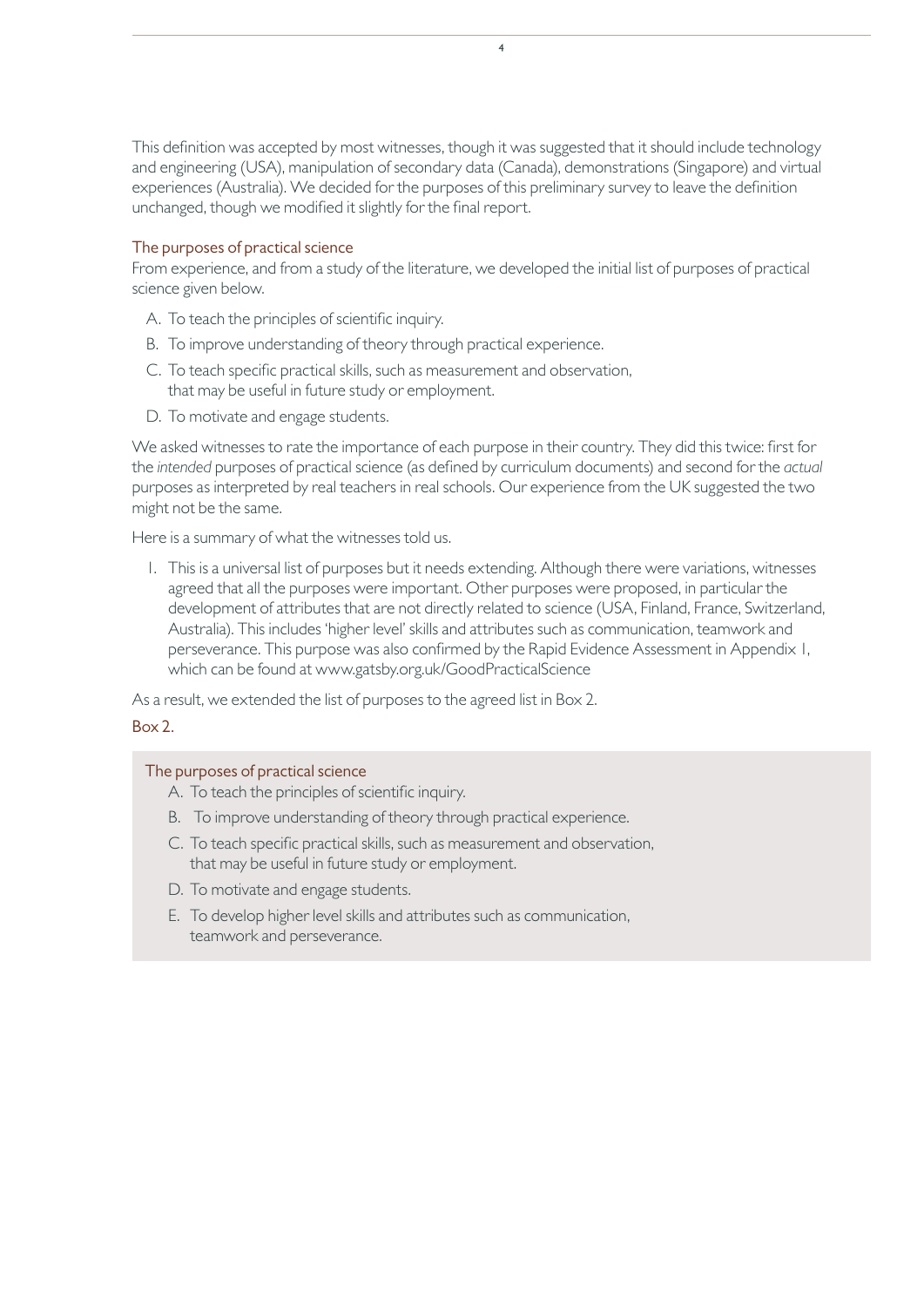- 2. *Teachers do not interpret the purposes of practical science in exactly the same way as official documents.*  In particular:
	- − Teachers tend to rate the motivational purpose of practical science more highly (D).
	- − They tend to rate less highly the use of practical science to teach the principles of scientific inquiry (A) and specific practical skills (C).
	- − In reality, what is intended to be scientific inquiry may end up as following recipe-like instructions.
- 3. *Within each country, there are some variations* between subjects, type of school and age groups. In Finland, for example, there is less emphasis on inquiry in the biological sciences than in the physical sciences. In general, older students do less practical science – in Japan, we were told there is *no* practical science in senior secondary schools.
- 4. *The differences between intended and interpreted purposes are attributed to:*
	- − Shortage of time.
	- − The experience and training of teachers.
	- − The availability of facilities for practical science.

## The assessment of practical science

Knowing the powerful influence that assessment has on teaching in the UK, we were interested to know how different countries approach the assessment of practical science. We are talking about *summative* assessment here, particularly where it leads to public qualifications. We recognise that assessment has a greater influence on teachers' behaviour where there is high-stakes accountability for schools, as in the UK.

For the II countries in our survey, the majority do not assess practical science separately from theory.<sup>1</sup> In these countries, assessment of practical science would be through written questions, if at all.

Some countries (New Zealand, Canada, France and the Netherlands) use some form of teacher assessment of practical science. In the case of the Netherlands, this is the assessment of the final year project, the *profielwerkstuk*. In Singapore, the higher ability groups undergo a teacher assessment and the lower ability combined science groups have a practical exam.

For countries that use an assessment of practical science, our witnesses felt that the assessment method did not match the intended purposes particularly well.

<sup>&</sup>lt;sup>1</sup> In the USA, our expert witness responded with reference to Massachusetts. We were told that the neighbouring state of Connecticut has a set of suggested laboratory experiences that are used as the context for state-wide assessments of science, and some skills are also assessed.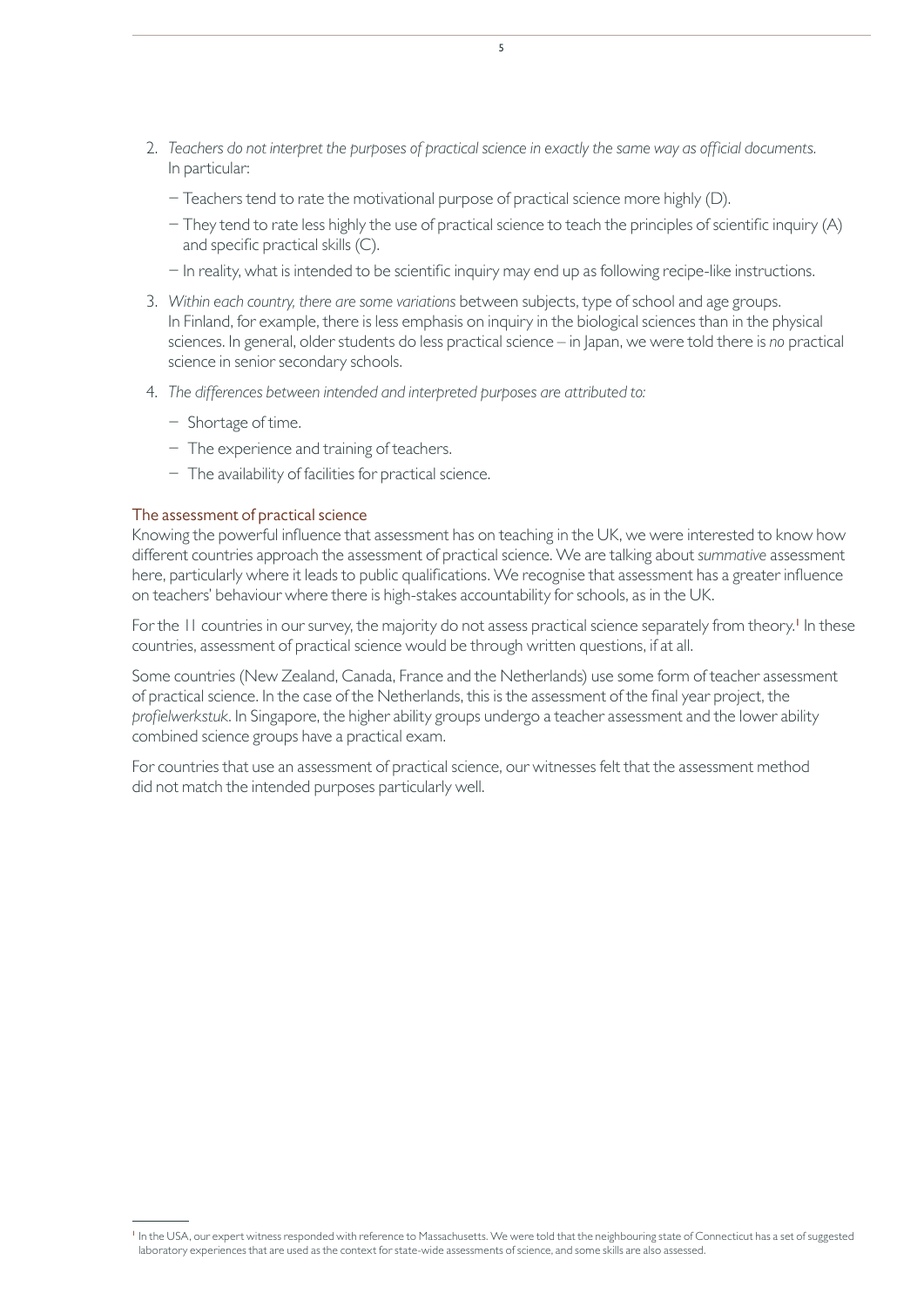# ANNEX TO APPENDIX 2: QUESTIONNAIRE ON PURPOSES OF PRACTICAL SCIENCE

6

## PURPOSES OF PRACTICAL SCIENCE

#### About this questionnaire: defining the purposes of practical science

We believe that practical work is fundamental to science. Scientific discoveries are made as the result of practical observations, and scientists in academia and industry depend on experimentation.

However, when it comes to science education in schools, there are many views, both in the UK and internationally, on what practical science is for, and it is difficult to find a consensus on the purposes of practical science in education.

Possible purposes of practical science are:

- A. To teach the principles of scientific inquiry.
- B. To improve understanding of theory through practical experience.
- C. To teach specific practical skills, such as measurement and observation, that may be useful in future study or employment.
- D. To motivate and engage students.

We are asking science education experts in 11 countries to complete a structured questionnaire designed to identify what consensus exists in each country as to the purposes of practical science in schools. We are interested in both the intended purposes of practical science (as set out for example, in national curriculum documents, national standards for science and national examination syllabuses) and the purposes of practical science as actually interpreted by teachers and experienced by students.

The results will be analysed and a summary will be made of the purposes of practical science across the countries surveyed.

We are asking an acknowledged science education expert in each country to complete the questionnaire on the basis of their expert knowledge, drawing on specialist advice where necessary.

Notes on answering the questionnaire:

- 1. We realise that one person, however expert, may find it hard to answer the questionnaire unaided. We encourage you to consult colleagues for advice.
- 2. For these purposes, 'practical science' describes a wide variety of activities in which students manipulate and observe real objects and materials to increase their knowledge and understanding of the natural world. It includes student experiments in laboratories and field studies, but it excludes practical demonstrations by teachers, and it excludes visits to places of scientific interest where no fieldwork or hands-on activity takes place. 'Science' includes physics, chemistry, biology, earth science and astronomy, but excludes engineering, design and technology, computer science and geography.
- 3. Our main interest is in government or state-funded schools. Where privately funded schools are a significant exception to the general rule, we would be interested to know about them.
- 4. In this study, we are concerned only with secondary education (age 11–18).
- 5. We are interested in science as part of general education, as opposed to science education in vocational programmes.
- 6. This questionnaire is available online and as a Word document. Please complete in either format.
- 7. All questionnaire responses will be treated confidentially, and if we quote from the responses in our report, we will do so anonymously.

If you wish to discuss any of the questions, John Holman would be happy to do so by email: john.holman@york.ac.uk.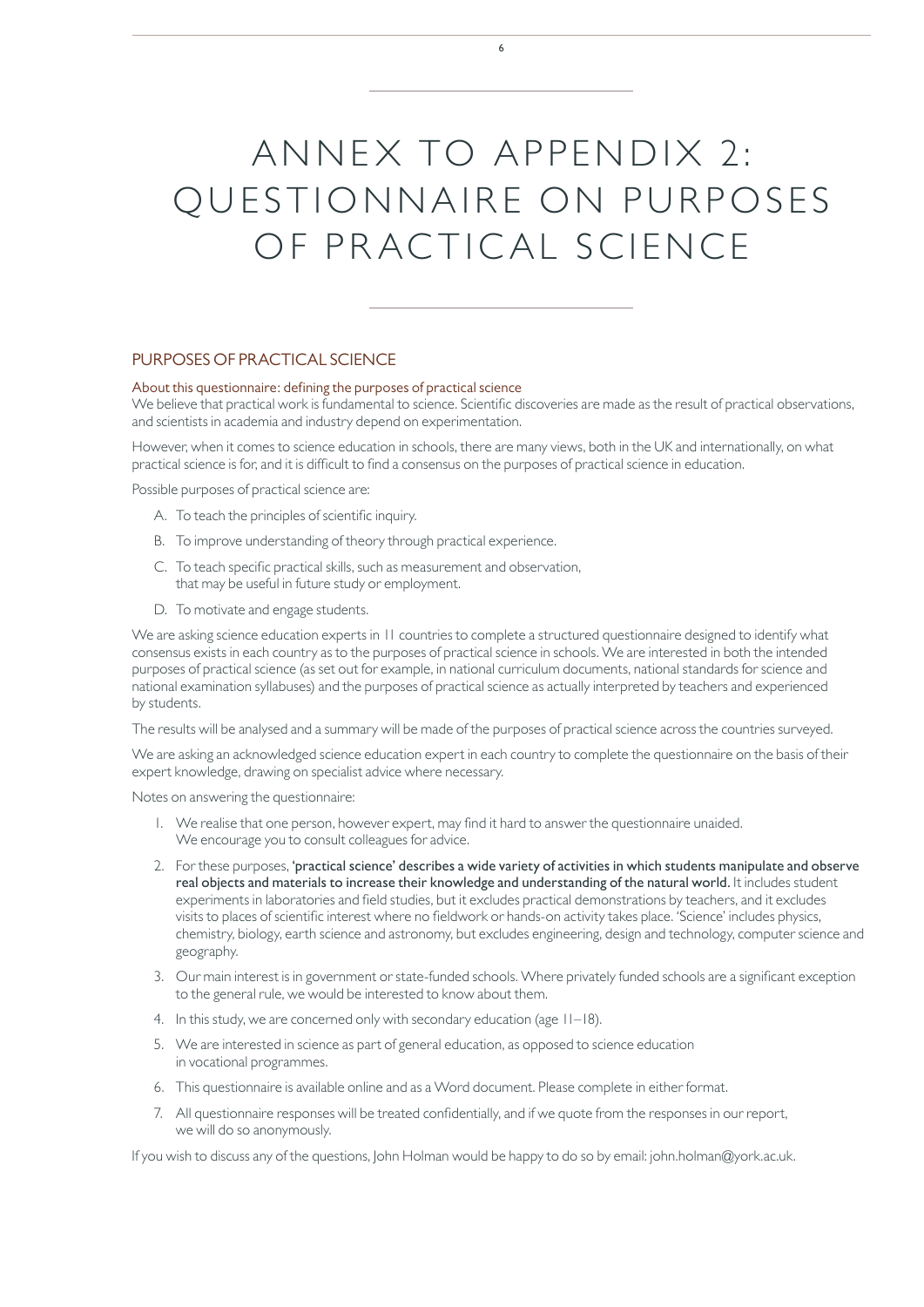### **OUESTIONS**

Question 1. Information about you. Name

Institution and job title

Country/ State

Email Address

Phone Number

#### Question 2. The formally intended purposes of practical science.

Our definition of practical science is: 'practical science' describes a wide variety of activities in which students manipulate and observe real objects and materials to increase their knowledge and understanding of the natural world. It includes student experiments in laboratories and field studies, but it excludes practical demonstrations by teachers, and it excludes visits to places of scientific interest where no fieldwork or hands-on activity takes place. 'Science' includes physics, chemistry, biology, earth science and astronomy, but excludes engineering, design and technology, computer science and geography.

2. A. Is this definition appropriate for your country or state?

B. If no, please describe any changes you would make to this definition to make it more appropriate for your country or state.

#### Questions 3 to 8.

In these questions, we are interested in the intended purposes of practical science, as set out for example, in national curriculum documents, national standards for science and national examination syllabuses. (Later in this questionnaire we will ask about the purposes of practical science as interpreted by teachers.)

Please look at the following purposes of practical science:

- A. To teach the principles of scientific inquiry.
- B. To improve understanding of theory through practical experience.
- C. To teach specific practical skills, such as measurement and observation, that may be useful in future study or employment.
- D. To motivate and engage students.
- 3. What is your understanding of the intended purposes of practical science in schools in your country or state?

Please tick the appropriate box in the table overleaf.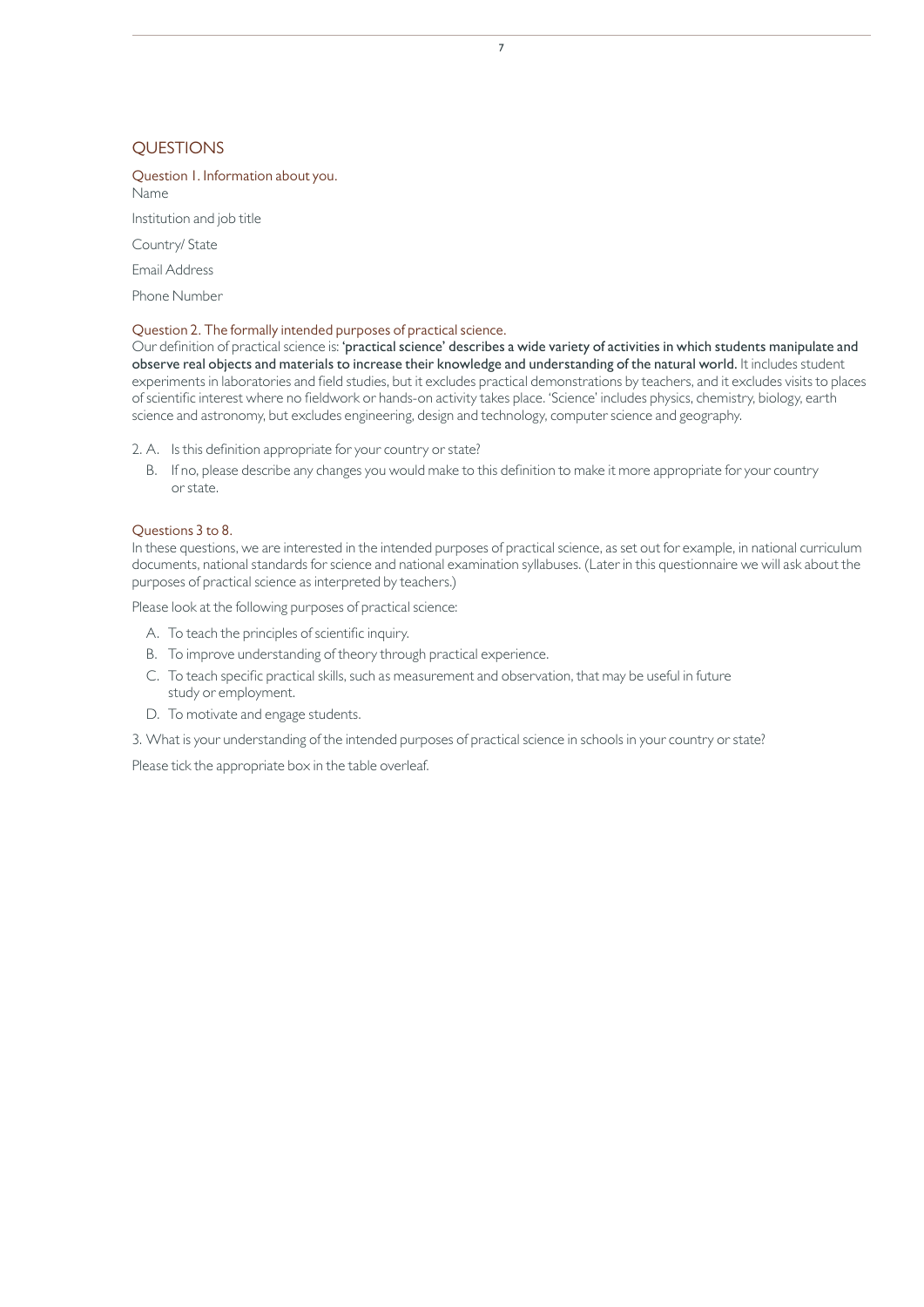#### How important is this as an intended purpose of practical science?

|                                                                                      | $I = Not important$ | $\overline{2}$ | 3 | $4 = \text{Very important}$ |
|--------------------------------------------------------------------------------------|---------------------|----------------|---|-----------------------------|
| A. To teach the<br>principles of<br>scientific inquiry.                              |                     |                |   |                             |
| B. To improve<br>understanding<br>of theory through<br>practical experience.         |                     |                |   |                             |
| C. To teach specific<br>practical skills, such<br>as measurement<br>and observation. |                     |                |   |                             |
| D. To motivate and<br>engage students.                                               |                     |                |   |                             |

- 4. Are there any other intended purposes of practical science, not covered by A to D in question 3?
- 5. How easy or difficult was it to provide the answers to question 3? If it was difficult, please explain why.
- 6. What sources of evidence did you use for your answer to question 3?
- 7. Is there any variation in your answers to question 3 depending on different science subjects, school type, or other factors?
- 8. Do you have any other comments on the answers you have given to question 3?

#### Questions 9 to 17. The purposes of practical science as interpreted by teachers.

In these questions, we are interested in what teachers consider to be the purposes of practical science based on their own professional experience.

9. Look again at the possible purposes. What is your understanding of what teachers consider to be the purposes of practical science in schools in your country or state? Please tick the appropriate box in the table below.

|                                                                                      | $I = Not important$ | $\overline{2}$ | 3 | $4 = \text{Very important}$ |
|--------------------------------------------------------------------------------------|---------------------|----------------|---|-----------------------------|
| A. To teach the<br>principles of<br>scientific inquiry.                              |                     |                |   |                             |
| B. To improve<br>understanding<br>of theory through<br>practical experience.         |                     |                |   |                             |
| C. To teach specific<br>practical skills, such<br>as measurement<br>and observation. |                     |                |   |                             |
| D. To motivate and<br>engage students.                                               |                     |                |   |                             |

#### How important is this as an intended purpose of practical science?